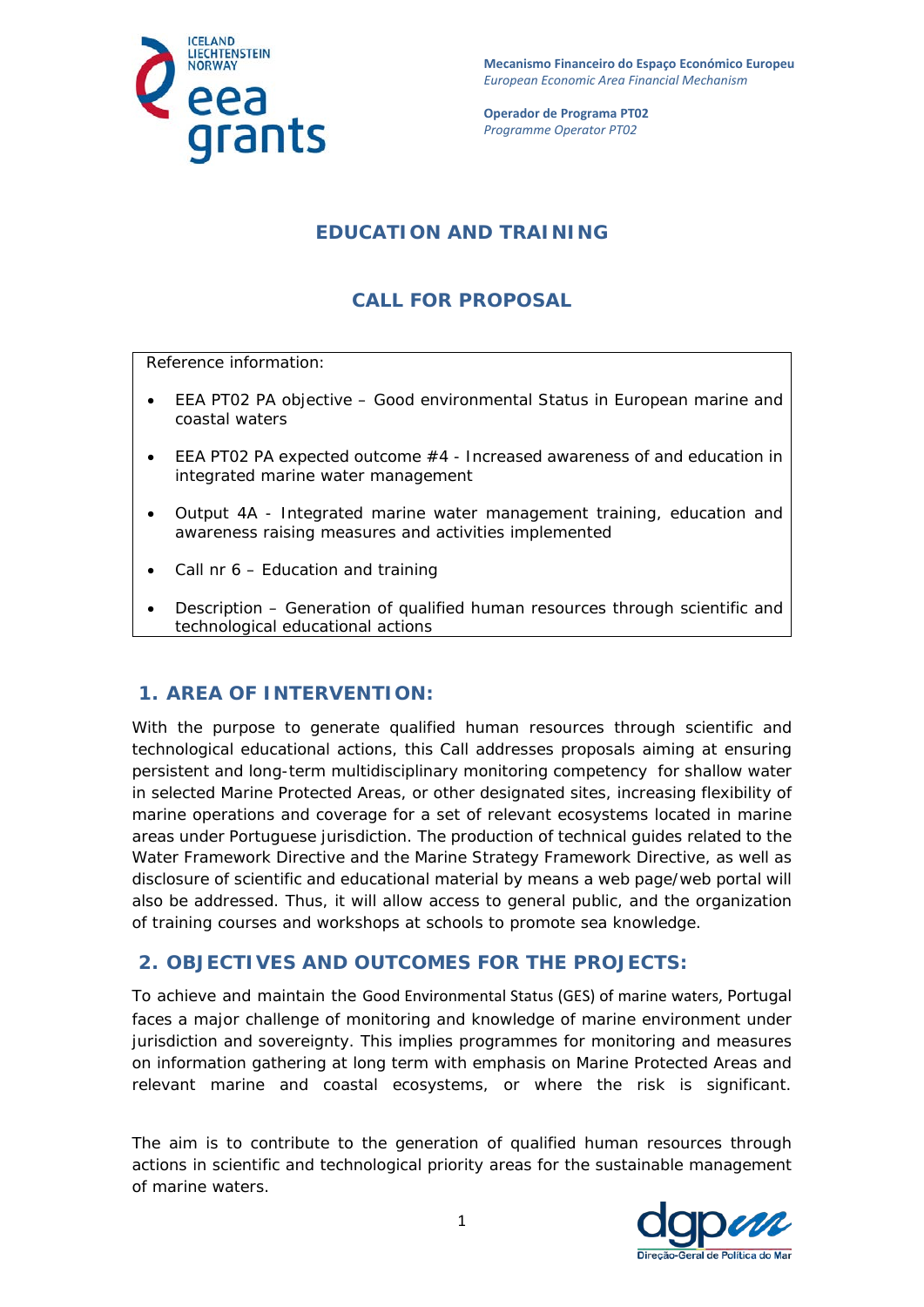

The selected projects will contribute to the following output indicators:

**Indicator#1** - Number of experts having participated and completed training initiatives

**Target:** 450 trainees.

**Indicator#2**- Number of technical guide packages on the Water Framework Directive and Marine Strategy Framework Directive developed to support training and education of experts.

**Target:** 12 technical guide packages.

#### **3. ELIGIBLE ACTIVITIES:**

Projects are to be focused on relevant knowledge and skill areas for the implementation of the Marine Strategy Framework Directive in Portugal.

The types of projects eligible for application under this Call are:

- Vocational Training Projects;
- Higher Education Qualification Projects.

Support may be provided only for two projects, one for each type (one for vocational training and one for higher education qualification), with positive descrimination on applications promoting the following effects:

- Promotion of partnerships with institutions of donor countries, Norway and Iceland;
- Promotion of partnerships among different institutions with complementary expertise as part of the National Ocean Strategy 2013–2020.

The applications shall include tasks to promote training activities and to develop Technical Guide Packages as follows:

- 1) Proposed training activities within one or more of the training priority areas. The training priority areas are the following:
	- Identifying species of toxic micro-algae;
	- Identifying species of zooplankton;
	- Identifying benthic species;
	- Identifying fish species;
	- Biological sampling of marine species;
	- Digital databases, and data and imagery archives;
	- Histological techniques;
	- Samples' preparation for molecular analysis;

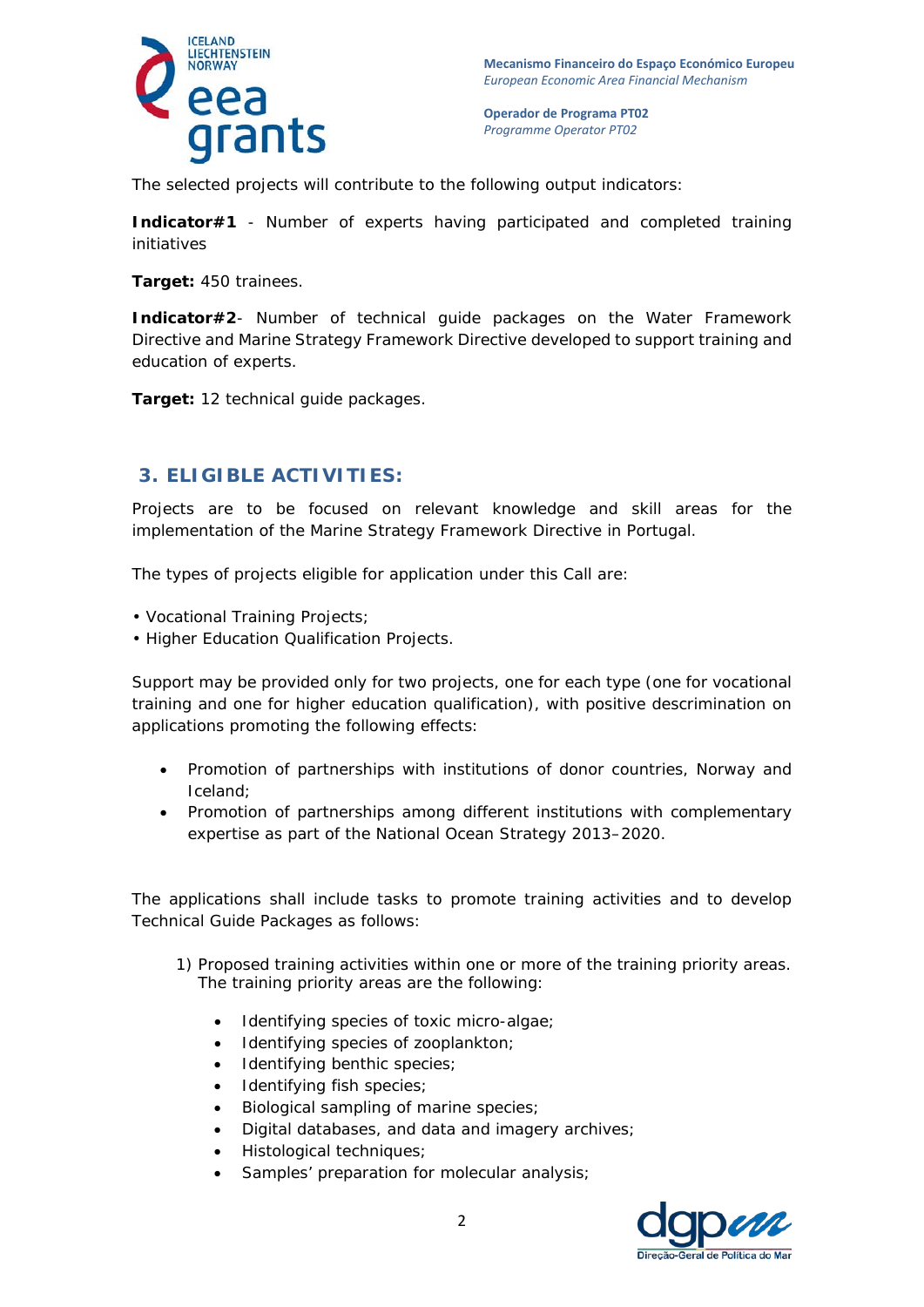



- Data analysis from molecular techniques;
- Statistical data analysis;
- $\bullet$  LC-MS/MS<sup>[1](#page-2-0)</sup> analytical techniques;
- ICP/MS<sup>[2](#page-2-1)</sup> advanced training;
- Laboratorial analytical techniques;
- Specialized Spacial Earth Observation missions for marine environment monitoring;
- Satellite digital imagery processing;
- «Fishing for litter» training for fisherman.
- 2) Technical guide packages

Applications shall include the production of technical guide packages related to the implementation of the Marine Strategy Framework Directive, and the Water Framework Directive in subjects that contribute to the Good Environmental Status of marine waters. The technical guide packages must be made publicly available in digital format and a specific website must be created for the project, with explicit reference to the framework and support of EEA Grants, and where training activities, technical guides and other relevant information to the project is made available for public access.

Applications must provide sufficient explanation regarding the methodology used for assessment of knowledge and skills gained by the trainees.

The applications shall contain a publicity plan in line with Annex 4 to the EEA Grants 2009-2014 Regulation.

Projects are limited to the extension of 18 months, however the projects must be completed no later than April 30, 2016, the last date of eligibility for projects (see Chapter 9).

## **4. AVAILABLE FUND:**

The total amount available to the present Call is  $\epsilon$  470.590,00.

# **5. MAXIMUM AND MINIMUM GRANT AMOUNTS FOR EACH PROJECT:**

Min: € 170.000 Max: € 235.295

 $\overline{a}$ 



<span id="page-2-0"></span><sup>1</sup> Liquid Chromatography with tandem Mass Spectrometry/Mass Spectrometry

<span id="page-2-1"></span><sup>2</sup> Inductively Coupled Plasma Mass Spectrometry/ Mass Spectrometry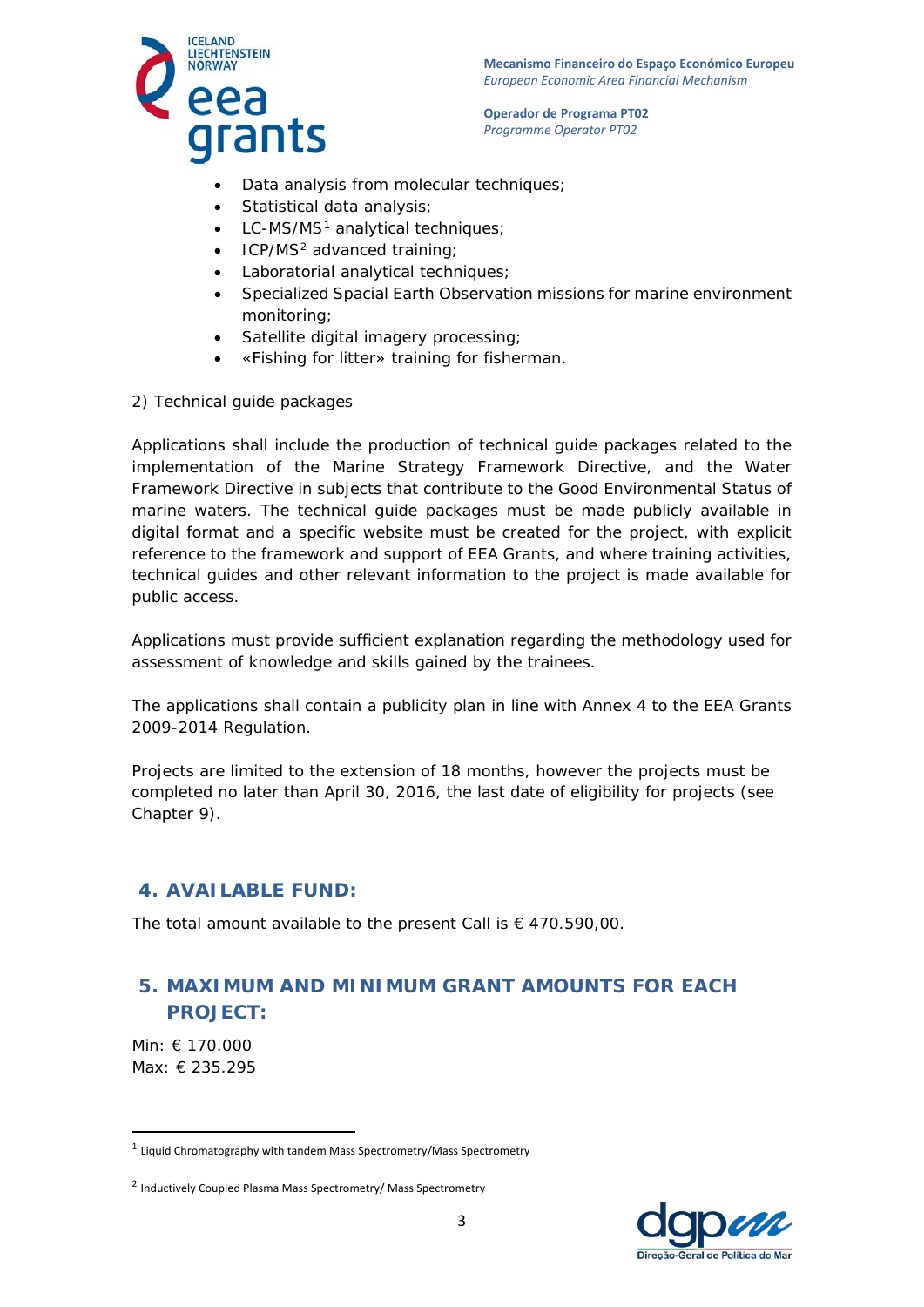

## **6. GRANT RATES EEA GRANTS:**

The funding rate will not exceed 85% of total eligible project costs.

The remaining costs shall be provided or obtained by the Project promoter. The project promoter must demonstrate their co-financing ability through a document evidencing the financing capacity.

The project grant rate shall be set at a level that complies with the State Aid rules in force and takes into account any and all other forms of public support granted to projects and/or the Project Promoter or partner, where relevant.

#### **7. DEADLINE FOR SUBMISSION OF APPLICATIONS:**

The call is open from 28.05.2014 and remains open **until to 23:59:59 TMG 28.07.2014**.

## **8. ELIGIBILITY OF APPLICANTS AND PARTNERS:**

Any entity, public or private, commercial or non-commercial and non-governmental organisations, established as a legal person in the respective Beneficiary State as well as inter-governmental organisations operating in the Beneficiary State are considered eligible applicants of projects.

Any public or private entity, commercial or non-commercial, as well as nongovernmental organisations, all of whose primary locations are either in the Donor States, Beneficiary States or a country outside the European Economic Area that has a common border with the respective Beneficiary State, or any inter-governmental organisation, actively involved in, and effectively contributing to, the implementation of a project, are considered eligible partners.

## **9. PERIOD OF ELIGIBILITY OF EXPENDITURES:**

From the date the Programme Operator signs the granting decision until April 30, 2016.

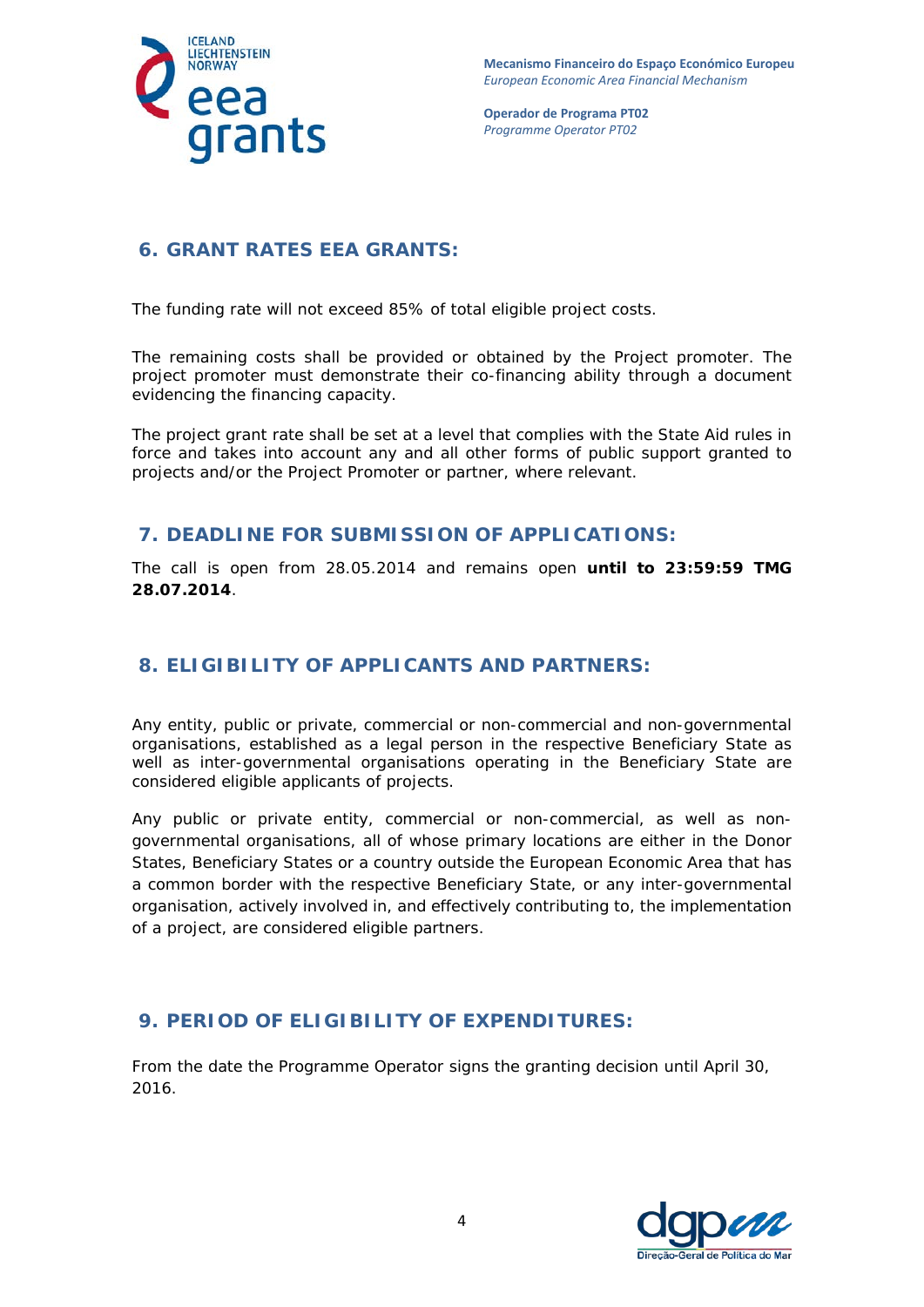

## **10. ELIGIBILITY OF EXPENDITURES:**

Expenses that comply with Articles 7.2 to 7.5 of the Regulation of the EEA Grants 2009-2014 Regulation are considered eligible. [\(http://eeagrants.org/Results](http://eeagrants.org/Results-data/Results-overview/Documents/Legal-documents/Regulations-with-annexes/EEA-Grants-2009-2014)[data/Results-overview/Documents/Legal-documents/Regulations-with](http://eeagrants.org/Results-data/Results-overview/Documents/Legal-documents/Regulations-with-annexes/EEA-Grants-2009-2014)[annexes/EEA-Grants-2009-2014\)](http://eeagrants.org/Results-data/Results-overview/Documents/Legal-documents/Regulations-with-annexes/EEA-Grants-2009-2014)

For calculation of **overheads/indirect cost**, please see the - Guidelines - Methodology on the calculation for the flat rate to be applied to indirect eligible costs (overheads)

[http://www.dgpm.mam.gov.pt/Pages/eea\\_grants\\_documentos.aspx](http://www.dgpm.mam.gov.pt/Pages/eea_grants_documentos.aspx)

## **11. SUBMISSION OF APPLICATIONS:**

Applications must be submitted, in Portuguese or English, to the Programme Operator by the deadline stipulated in paragraph 7., in digital format, by email, to the following address: [eeagrants@dgpm.mam.gov.pt,](mailto:eeagrants@dgpm.mam.gov.pt) using the standard application form and having attached all documents that constitute the application folder (i.e. list of documents to be submitted by the beneficiary and demandable on application).

In addition, all original documentation, in paper form, must be conveyed to the address identified in paragraph 16. of this Call, with the application form duly signed and stamped.

In case there is a difference between the digital version and paper copy, the digital version shall prevail.

The application form and the list of all documents to be submitted are available in [www.dgpm.mam.gov.pt](http://www.dgpm.mam.gov.pt/) ("EEA Grants" sub-menu)

It is suggested that before submitting your application to read the information on the EEA Grants Fund 2009-2014, available through the "EEA Grants" sub-menu on the DGPM website, namely, the following documents:

- Regulation of the EEA Grants 2009-2014 [http://eeagrants.org/Results-data/Results-overview/Documents/Legal](http://eeagrants.org/Results-data/Results-overview/Documents/Legal-documents/Regulations-with-annexes/EEA-Grants-2009-2014)[documents/Regulations-with-annexes/EEA-Grants-2009-2014](http://eeagrants.org/Results-data/Results-overview/Documents/Legal-documents/Regulations-with-annexes/EEA-Grants-2009-2014)

- Project Promoter´s Procedures Manual [http://www.dgpm.mam.gov.pt/Pages/eea\\_grants\\_documentos.aspx](http://www.dgpm.mam.gov.pt/Pages/eea_grants_documentos.aspx)

- Guidelines - Description of the Selection Procedures [http://www.dgpm.mam.gov.pt/Pages/eea\\_grants\\_documentos.aspx](http://www.dgpm.mam.gov.pt/Pages/eea_grants_documentos.aspx)

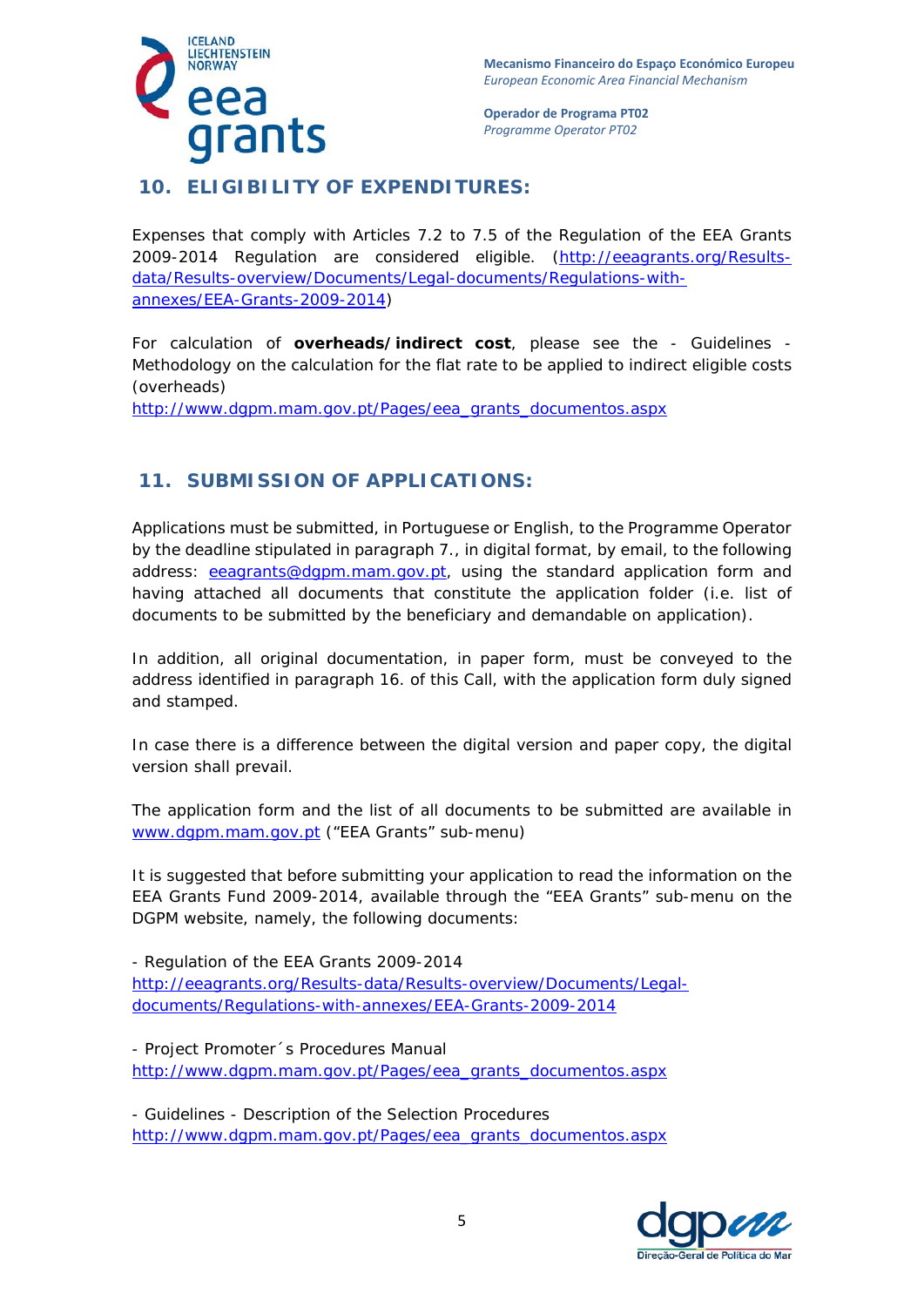

- Guidelines - Methodology on the calculation for the flat rate to be applied to indirect eligible costs (overheads)

[http://www.dgpm.mam.gov.pt/Pages/eea\\_grants\\_documentos.aspx](http://www.dgpm.mam.gov.pt/Pages/eea_grants_documentos.aspx)

## **12. SELECTION AND DECISION PROCEDURES:**

Only the applications meeting the conditions in accordance with national and Community legislation, the Rules of the EEA Grants 2009-2014, the Project Promoter´s Procedures Manual and with this Call are acceptable in this procedure.

The project's selection and approval process is carried out in two sequencing phases, as follows:

#### **1st phase – Administrative Checks**

- **Correct preparation of the application process -** verification whether the application, in particular the Application Form, has been correctly completed and whether all required and mandatory annexes have been attached thereto.
- **Administrative and eligibility compliance –** verification of compliance with administrative and eligibility criteria.

**2nd phase - Selection -** The final score will be assigned to the project by applying the selection criteria approved by the Programme Operator and published in this Call for Proposal.

All sequencing phases are qualifiers.

During these phases there will be a communication with applicants and appeal's processes whenever the applications don't comply with the necessary and mandatory framework requirements.

Each application will be scored on a scale of 0 to 5 points, according to the selection criteria set out in paragraph 13. of this Call for proposal.

The selection criteria allow assessing the applicant's ability to complete the proposed action, namely the:

- **Operational capacity** of the applicant and partners: professional and/or institutional competencies, qualifications and requirements needed to implement the project;
- **Financial capacity**, ensuring this way stable and sufficient financial flows to maintain its activity throughout the period during which the proposal is being carried out and to participate in its funding;

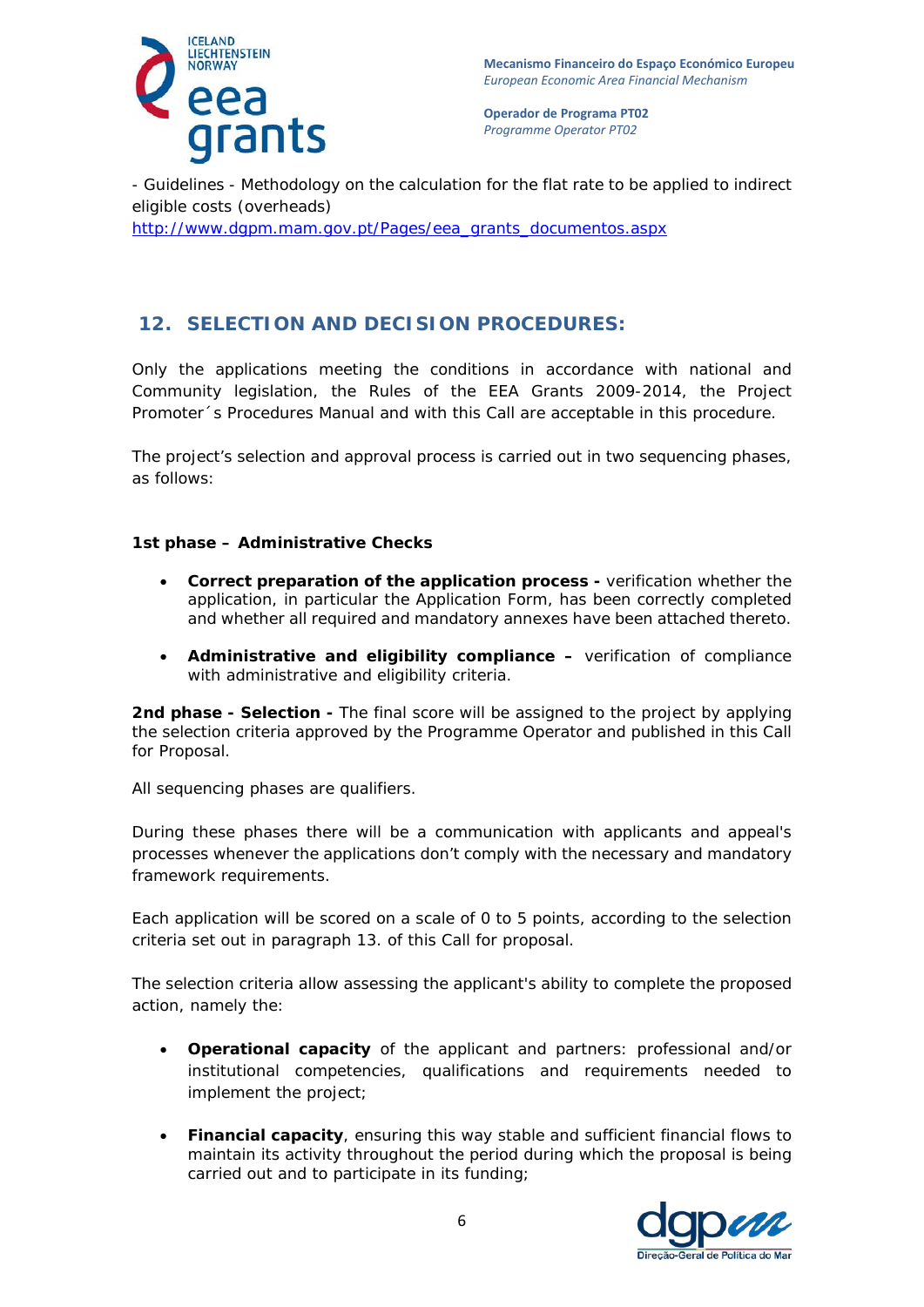



• **Technical Capacity**, the project quality and its contribution to the objectives, as well as the programme outcomes and respective outputs.

Two independent and impartial experts shall (separately) score the project in accordance with the selection criteria provided in paragraph 13. of this Call for proposal. For the purposes of ranking the projects, the average scores awarded by the experts shall be used.

In case the difference between the scores given by the two experts is higher than 30% of the highest score, a third expert shall be commissioned by the Programme Operator to score the project independently. In such cases the average score of the two closest scores shall be used to rank the projects.

The Programme Operator provides the Selection Committee with the list of ranked projects.

The Selection Committee shall review the ranked list of projects and, and may modify the ranking in justified cases. The justification for the modifications shall be detailed in the minutes of the meeting of the Selection Committee. In case a project is rejected as a result of such amendment, the affected applicant shall be informed in writing regarding the justification for the amendment. The Selection Committee shall submit the list of recommended projects to the Programme Operator.

The Programme Operator shall establish whether the election process has been conducted in accordance with the EEA Regulation and if the Selection Committee's recommendations comply with the rules and objectives of the programme. Following such verification the Programme Operator (Decision Body), based on the recomendation of the Selection Committee, shall make a decision regarding which projects shall be supported. In case the Decision Body modifies the decision of the Selection Committee, it shall inform the Selection Committee and provide it with a justification.

Project selection shall be done by open competition, ie, applications that meet the required minimums are ranked in descending order according to the scores from the assessment of selection criteria provided in paragraph 13. of this Call for proposal. The applications with the highest scores within the financial allocation for each call will be awarded grants.

Applications that have sufficient quality, but are not awarded granting because of the limitations in funding set by each call, should be put on a ranked reserve list.

In case funds are uncommitted, a second call may be launched and shall make available any remaining funds for re-granting.

Applications scoring lower than 2,5 points will not be selected for awarded granting.

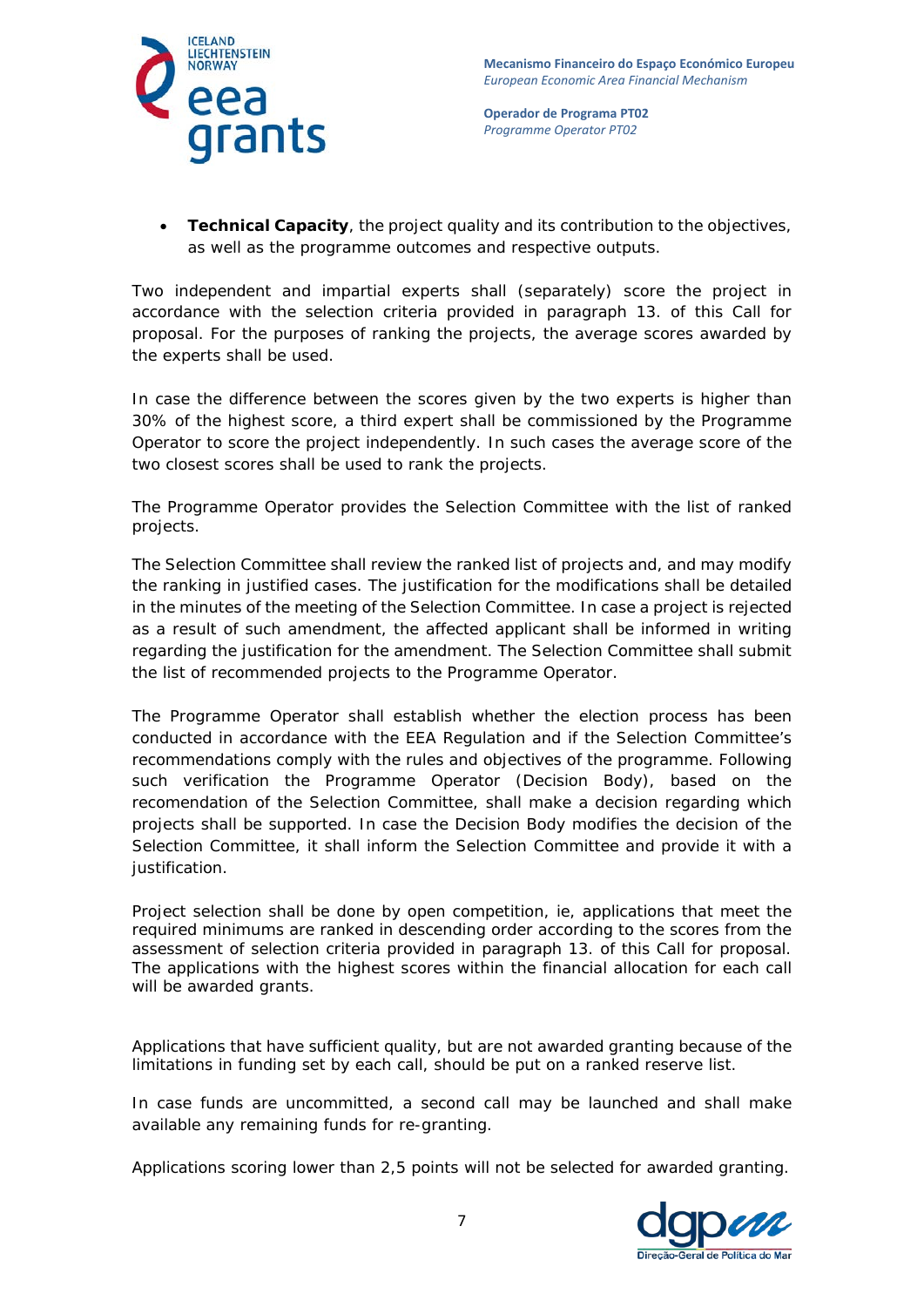

Further details are provided in paragraph 13. of this Call for proposal.

# **13. SELECTION CRITERIA:**

#### *a. Selection Criteria*

In the selection of applications relating to the types of projects provided for in paragraph 2 of this call will be applied taking into account the assessment criteria and weightings, as the following table:

| <b>Selection</b><br><b>Criteria</b>                                  | Weighting<br>(W) | <b>Indicative aspects</b>                                                                                                                                                                                                                                                                                 | <b>Criteria</b><br><b>Classification</b><br>(CC) (points)* | Global<br><b>Score</b> |
|----------------------------------------------------------------------|------------------|-----------------------------------------------------------------------------------------------------------------------------------------------------------------------------------------------------------------------------------------------------------------------------------------------------------|------------------------------------------------------------|------------------------|
| 1. Contribution<br>to achieving the<br>Programme's<br>objectives and | 30%              | Demonstration of the contribution for the overall<br>objectives, outcomes and outputs of the Programme:<br>Achieving and sustaining the Good Environmental<br>a)<br>Status (GES) in the European marine and coastal<br>waters? (25%)                                                                      | 25% * CC1a                                                 |                        |
| expected                                                             |                  | Strengthen bilateral relations (25%)<br>b)                                                                                                                                                                                                                                                                | 25%*CC1b                                                   |                        |
| outcome(s) and<br>outputs                                            |                  | Demonstration of the contribution of the project<br>c)<br>to the Programme's expected outcomes and<br>outputs? (50%)                                                                                                                                                                                      | 50%*CC1c                                                   |                        |
| 2. Technical<br>coherence and<br>understanding                       | 30%              | Identification and understanding of the specific<br>a)<br>needs the proposal is intended to solve? (20%)                                                                                                                                                                                                  | 20%*CC2a                                                   |                        |
|                                                                      |                  | solid<br>Demonstration<br>of<br>knowledge<br>b)<br>and<br>experience relevant for the development of the<br>project accordingly with the objectives which<br>aims to achieve? (20%)                                                                                                                       | 20%*CC2b                                                   |                        |
|                                                                      |                  | Qualification of the team members in the subject<br>c)<br>matter of the present call for proposals and of the<br>proposed project, as demonstrated by relevant<br>academic qualifications and sufficient (for senior<br>members this would mean several years) relevant<br>professional experience? (20%) | 20%*CC2c                                                   |                        |
|                                                                      |                  | Identification of distinct, relevant and realistic<br>d)<br>deliverables? (20%)                                                                                                                                                                                                                           | 20%*CC2d                                                   |                        |
|                                                                      |                  | Feasibility, clarity, logic and coherence of the<br>e)<br>proposal? (20%)                                                                                                                                                                                                                                 | 20%*CC2e                                                   |                        |
|                                                                      |                  |                                                                                                                                                                                                                                                                                                           |                                                            |                        |

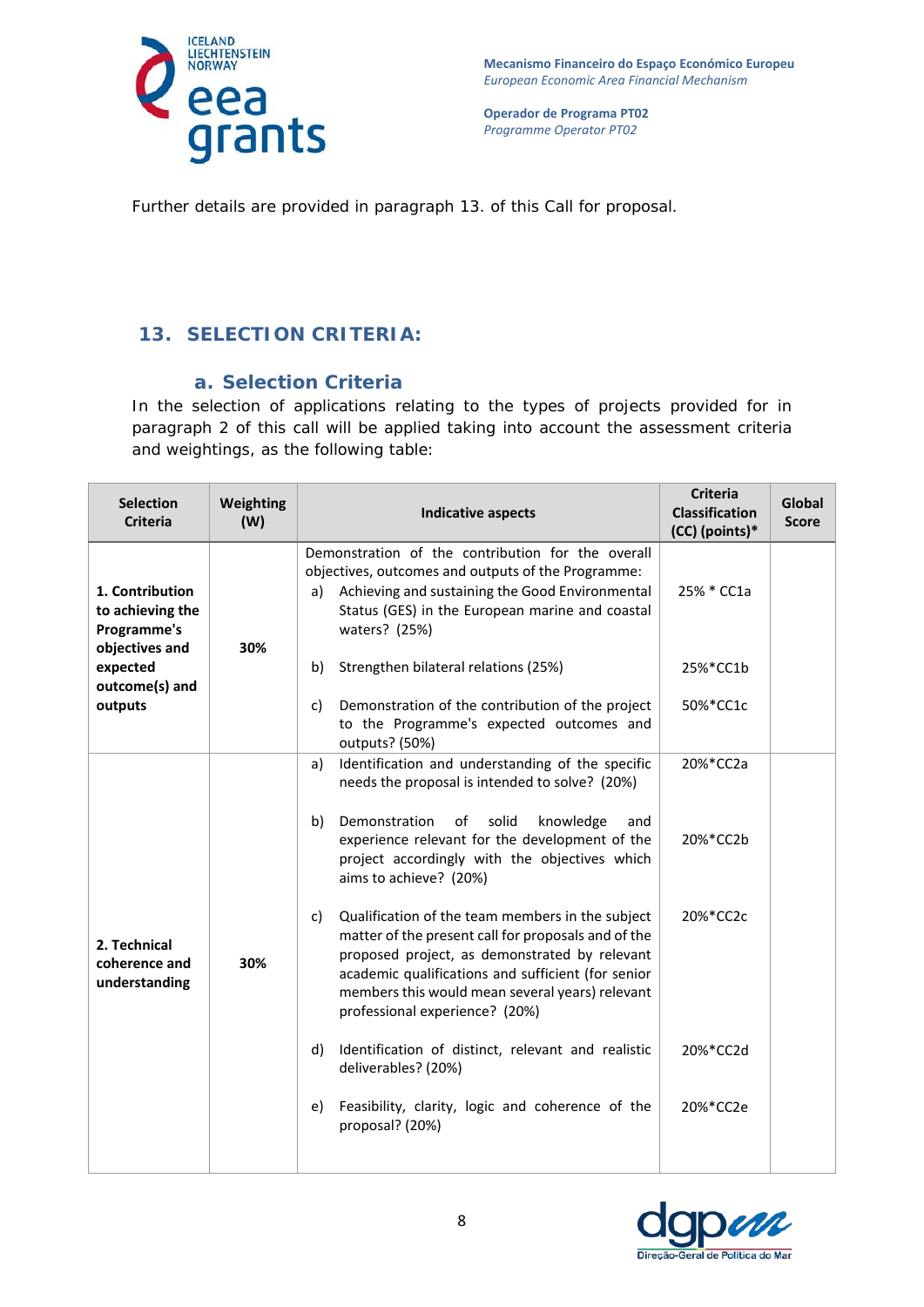

**Mecanismo Financeiro do Espaço Económico Europeu**  *European Economic Area Financial Mechanism* 

#### **Operador de Programa PT02**  *Programme Operator PT02*

| 3. Approach<br>and added<br>value             | 20% | a) | Measures proposed to involve stakeholders,<br>ensuring visibility of the project? (35%)                                                                                                                                                                                                                                                                                      | 35%*CC3a |
|-----------------------------------------------|-----|----|------------------------------------------------------------------------------------------------------------------------------------------------------------------------------------------------------------------------------------------------------------------------------------------------------------------------------------------------------------------------------|----------|
|                                               |     | b) | Complementarity with the projects identified in<br>the National Ocean Strategy 2013-2020 Action<br>Plan - Mar-Portugal Plan - Programmatic<br>Area/Ocean - Action Programme "Marine<br>Strategy Framework Directive"; Programmatic<br>Area/Governance<br>- Action Programmes<br>"Administration", "Education, science<br>and<br>technology" and "Identity and Culture"?(35%) | 35%*CC3b |
|                                               |     | C) | Relevance of expected results and potential<br>impact in terms of stimulation of best-practice,<br>innovation and demonstration? (30%)                                                                                                                                                                                                                                       | 30%*CC3c |
|                                               |     | a) | Feasibility of proposed project in terms of<br>coherence of resources and timetables? (25%)                                                                                                                                                                                                                                                                                  | 25%*CC4a |
| 4. Financial<br>coherence and<br>availability | 20% | b) | Demonstration that the project is implemented<br>with the aim of achieving economic efficiency?<br>(25%)                                                                                                                                                                                                                                                                     | 25%*CC4b |
|                                               |     | C) | Budget: consistency of the expenditures with the<br>foreseen activities? (25%)                                                                                                                                                                                                                                                                                               | 25%*CC4c |
|                                               |     | d) | Clearly state the co-financing requirements?<br>(25%)                                                                                                                                                                                                                                                                                                                        | 25%*CC4d |

| *Score CC    | Meaning         |  |
|--------------|-----------------|--|
| <sup>0</sup> | no contribution |  |
| 1            | very poor       |  |
| 2            | poor            |  |
| 3            | adequate        |  |
|              | good            |  |
| 5            | very good       |  |

## *b. Classification of each selection criteria*

Accepted applications will be classified according to each criteria on a scale of 0 to 5 points.

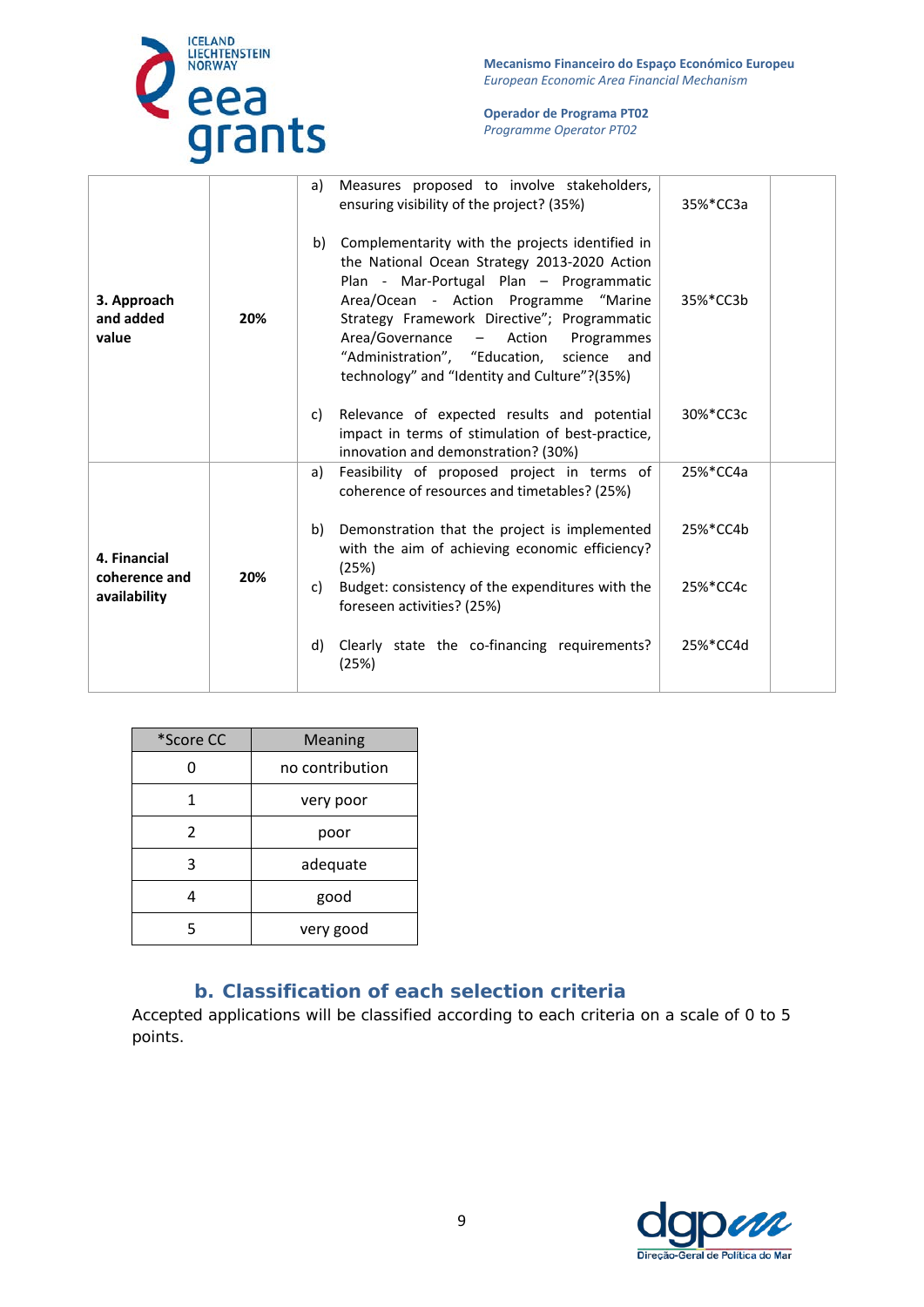

#### *c. Final Classification*

The Final Classification (FC) of each application is based on the scale of 0 to 5 points for rating criteria aggregation, using the following formula:

 $FR = W_1^*(25\%^*CC_{1a} + 25\%^*CC_{1b} + 50\%^*CC_{1c}) + W_2^*(20\%^*CC_{2a} + 20\%^*CC_{2b} + 20\%^*CC_{2c} +$  $20\%$ <sup>\*</sup>CC<sub>2d</sub>+ 20%<sup>\*</sup>CC<sub>2e</sub>) + W<sub>3</sub>\*(35%\*CC<sub>3a</sub> + 35%\*CC<sub>3b</sub>+ 30%\*CC<sub>3c</sub>) + W<sub>4</sub> \* (25%\*CC<sub>4a</sub> + 25%\*CC<sub>4b</sub>+ 25%\*CC<sub>4c</sub>+ 25%\*CC<sub>4d</sub>)

Where:

-  $W_1...$  W<sub>4</sub> = Weighting Criteria

 $-CC_{1a}...$  CC<sub>4d</sub> = Criteria Classification (The classification will be established to 2 decimal places without rounding)

The application to be submitted under this call may be subject of an approval only if its final classification is **higher or equal than 2,5 points**, resulting from the application of the selection criteria and methodology presented.

The application who obtains a final score **lower than 2,5 points** will be excluded for the purpose of granting financial support.

Funding of applications also depends on the total available amount previously established in the paragraph 4. of this call.

Applications that meet a final score **higher or equal than 2,5 points** are ranked in descending order according to the scores from the assessment of selection criteria within the financial allocation available.

# **14. NOTICE OF DECISION TO BENEFICIARY:**

The communication on the final decision of the applications will be made to the beneficiary within 45 working days after the deadline for submission of applications specified in paragraph 7. of this Call.

The Programme Operator shall notify applicants regarding the results of the selection process within 10 working days and publicize the results on websites where the advertisement was released.

## **15. PAYMENT FLOWS:**

Following the granting of financial support, and after signing the Project Contract by both parties, the Programme Operator may make payments to beneficiaries in the following ways: